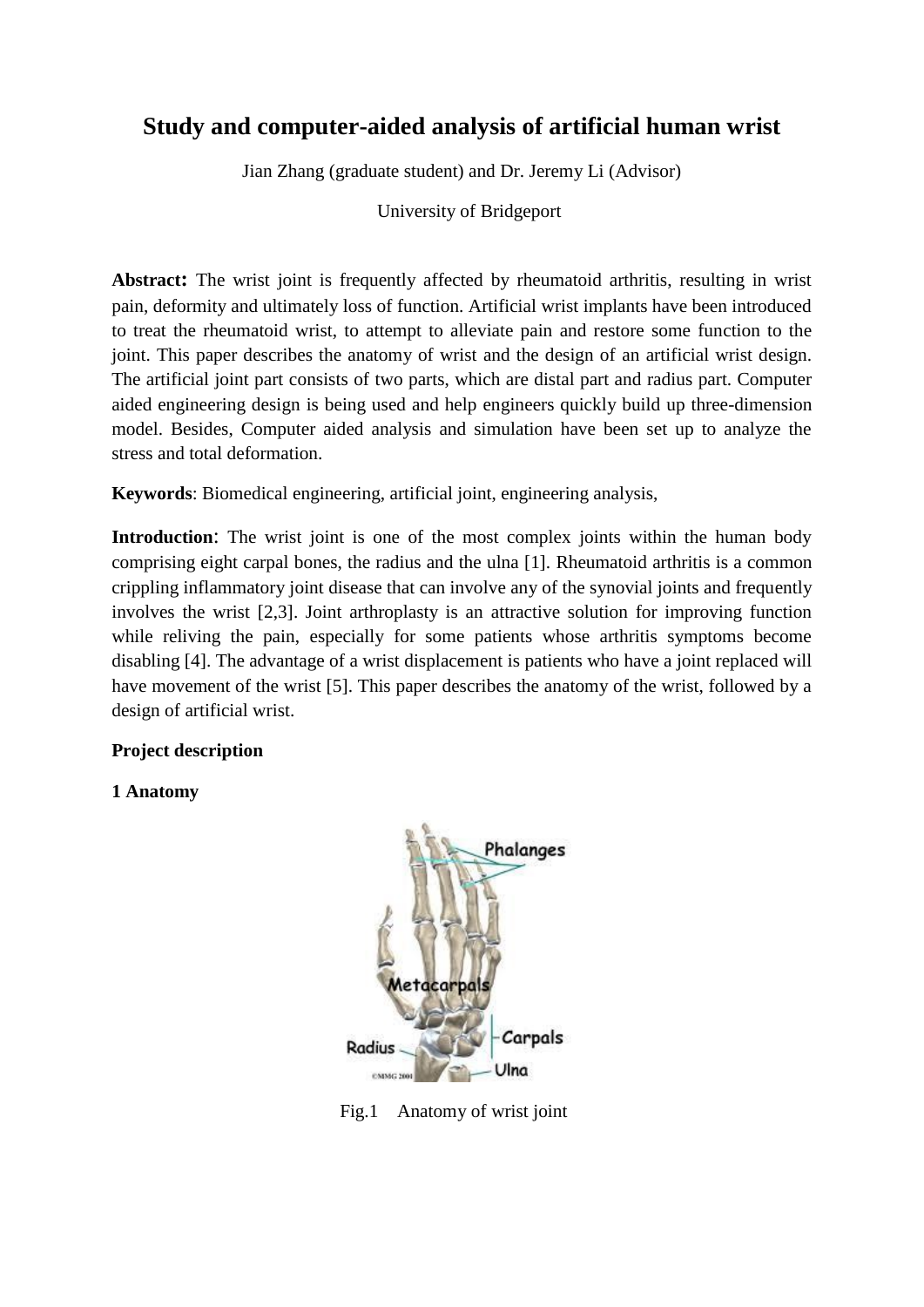The wrist is a more complicated joint that the shoulder and the elbow. On the other hand of the wrist, there are two rows of bones at the base of the hand. There are four bones in the first rows. The bones in these rows are called carpals. The long thin bones of the hand radiate out from one row of carpals and form the basis of the fingers and thumb.

The radius and the ulna are the two long bones of the forearm that form a joint with the first row of carpals.

The ends of the bones are covered with an elastic tissue cartilage. Cartilage creates a slick surface that enables the bones to move smoothly when they move against each other. The friction is very low, and synovial fluid lubricates the joints as usual.



# **2 The design of the artificial wrist**

Fig.2 3D model of artificial wrist

From the Fig. 2, we can see that there are two parts for the artificial wrist joint. The distal part (upper part) consists of three screw bars and a semi sphere. In the Wrist Replacement Surgery, the damaged ends of the lower arm bones are removed, and the first row of carpals bone may also be removed. This distal part will be screwed into the center hand bone. Another part is called the radial part. The radial part (lower part) is a socket which is inserted into radius.

This artificial wrist joint shown in the Fig.2 is in the form of a restricted ball-and-socket joint. There a ball-and-socket joint is connected to several metacarpal bones via a yoke and bone nails. The movement of the ball and socket joint is restricted in comparison with an intermediate shell, and the movement of the intermediate shell is restricted in comparison with the bearing shell attached in the radius by grooves disposed so that they intersect one another, in which guide bones slide but cannot twist. The joint permits swiveling about two rigid axes which intersect in the ball-and-socket joint. For a wrist joint the use of such an implant represents great intervention, which is not justified in all disorders of the wrist joint.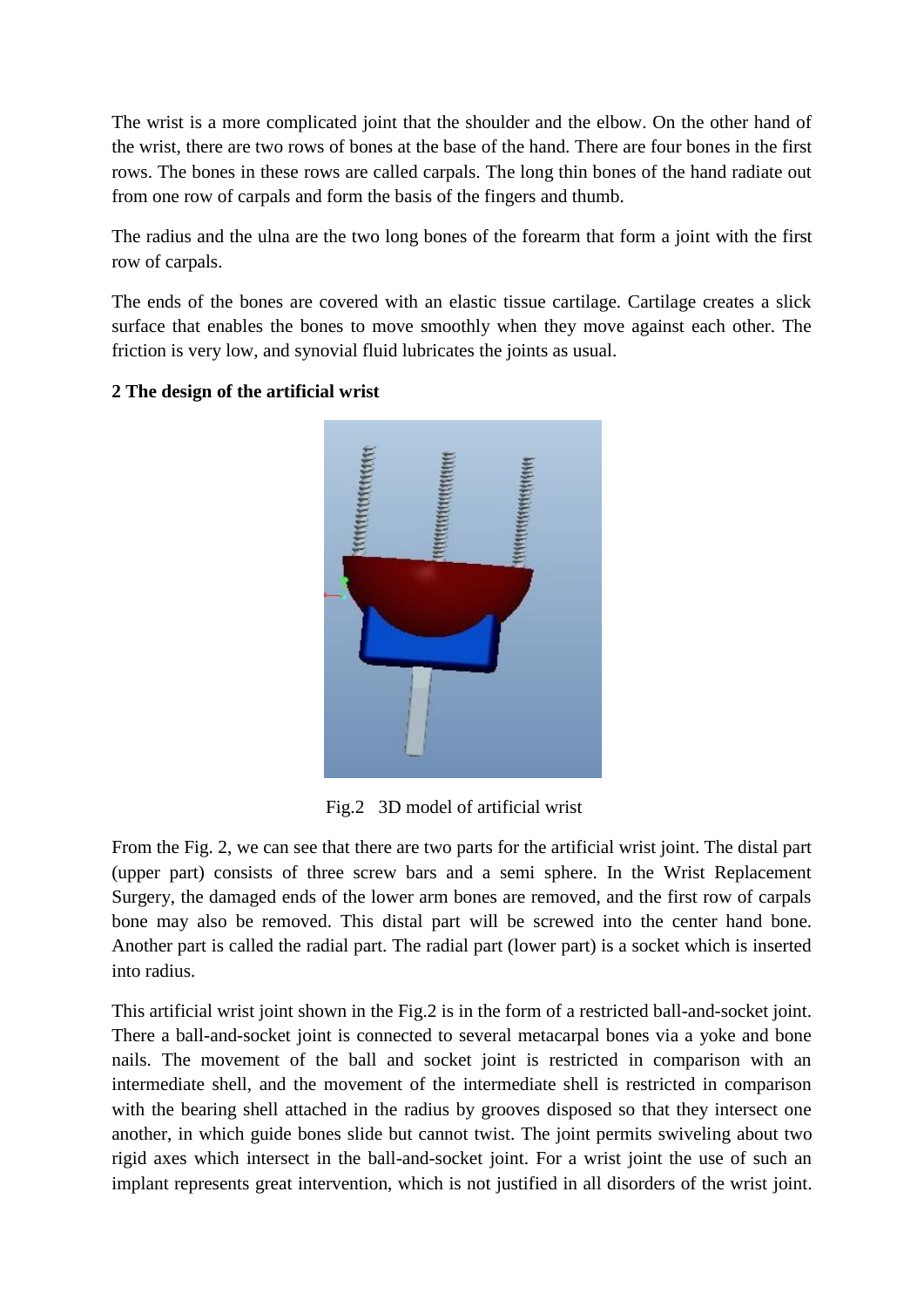Especially in arthritic disorders of the wrist joint, when a reduction of the pain takes priority over a restricted function of the wrist joint, reduced intervention can be an advantage.

Fig3 is what it looks like finally after the joint replacement surgery



Fig.3 Wrist arthroplasty

# **3 Mathematic analysis and FEA simulation**

The material of the screw part is carbon fabric, the prosperities of the ceramic is

| Density        | 1192 $g/cm2$  |
|----------------|---------------|
| Young's Module | $180-200$ Gpa |
| Yield          | $4137$ Mpa    |
| Diameter       | 0.5cm         |

We know a beam of uniform section, loaded in simple tension by a force, F, carries a stress

$$
\sigma = \mathbf{F}/\mathbf{A} \tag{1}
$$

$$
\rightarrow F = \sigma A = \sigma(\frac{d}{2})^2
$$

In order to keep the screw bar in a elastic state while being pulled, the pulled force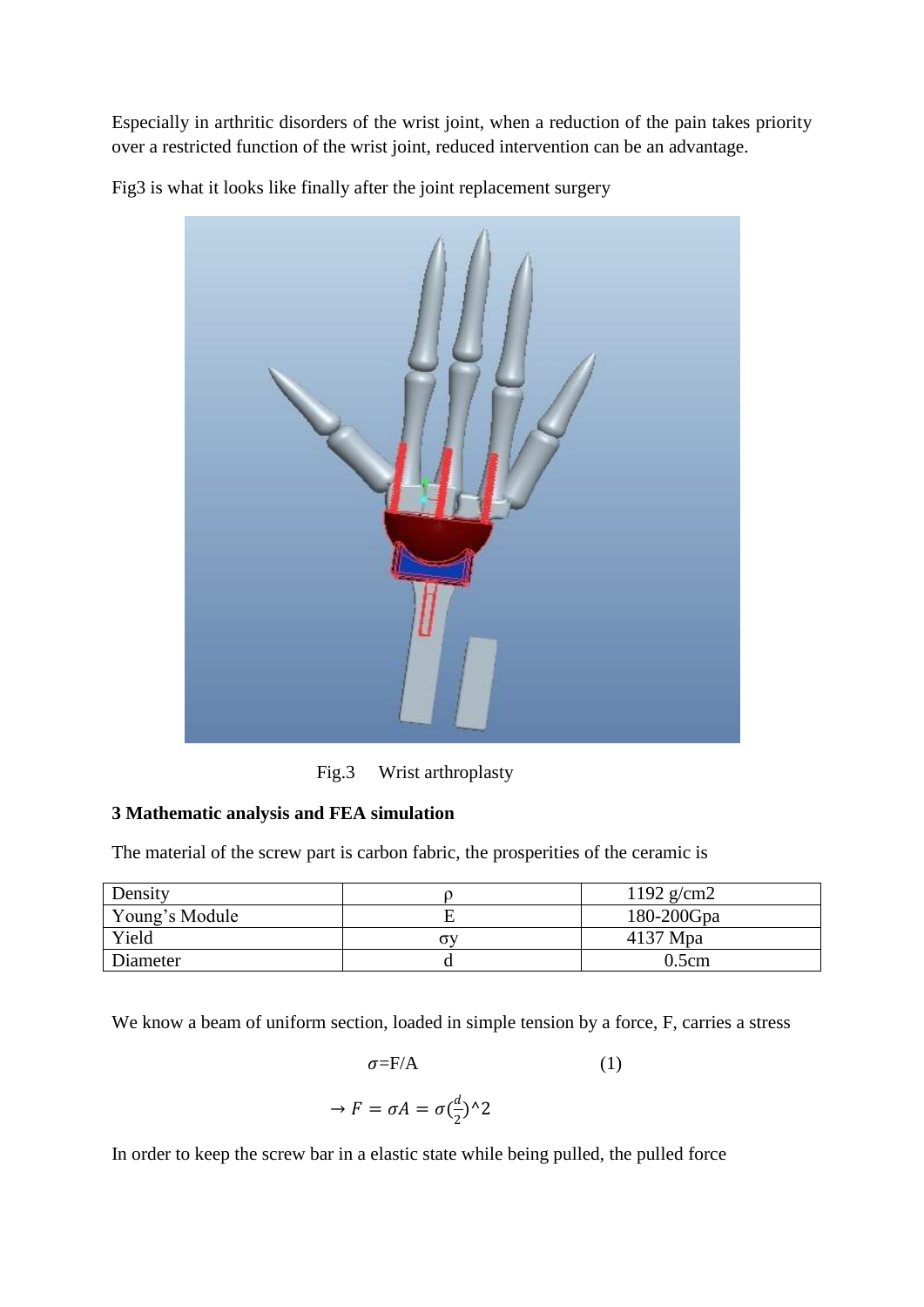$$
\text{Fpull} < = \sigma y * \pi \left(\frac{d}{2}\right) \wedge 2 \tag{2}
$$

Suppose  $\sigma y = 2000Mpa$ , then

$$
Fpull \textless= 2000*10^6* \pi (5*10^{-3})^2 = 3927N
$$

That is to say, the resistance force of all untwisted mechanism should be smaller than 3927N.The mathematic model is being setup as elastic bending of beam.



The displacement of the beam

$$
\delta = FL^3/C1EL \tag{3}
$$

$$
I = \pi r^4 / 4 \tag{4}
$$

Here, C1=3. Combine two equations above:

$$
\delta_{theory} = 3927 \times 0.18^3 / 3 \times 210 \times 10^3 / 9 \times (3.14 \times 0.003 \times 4/4) = 30 \text{mm}
$$

I will set up force loading in analysis first. Here, on each bar there is F=66.7lbs=296.56N.



Fig 5 Fix support and force loading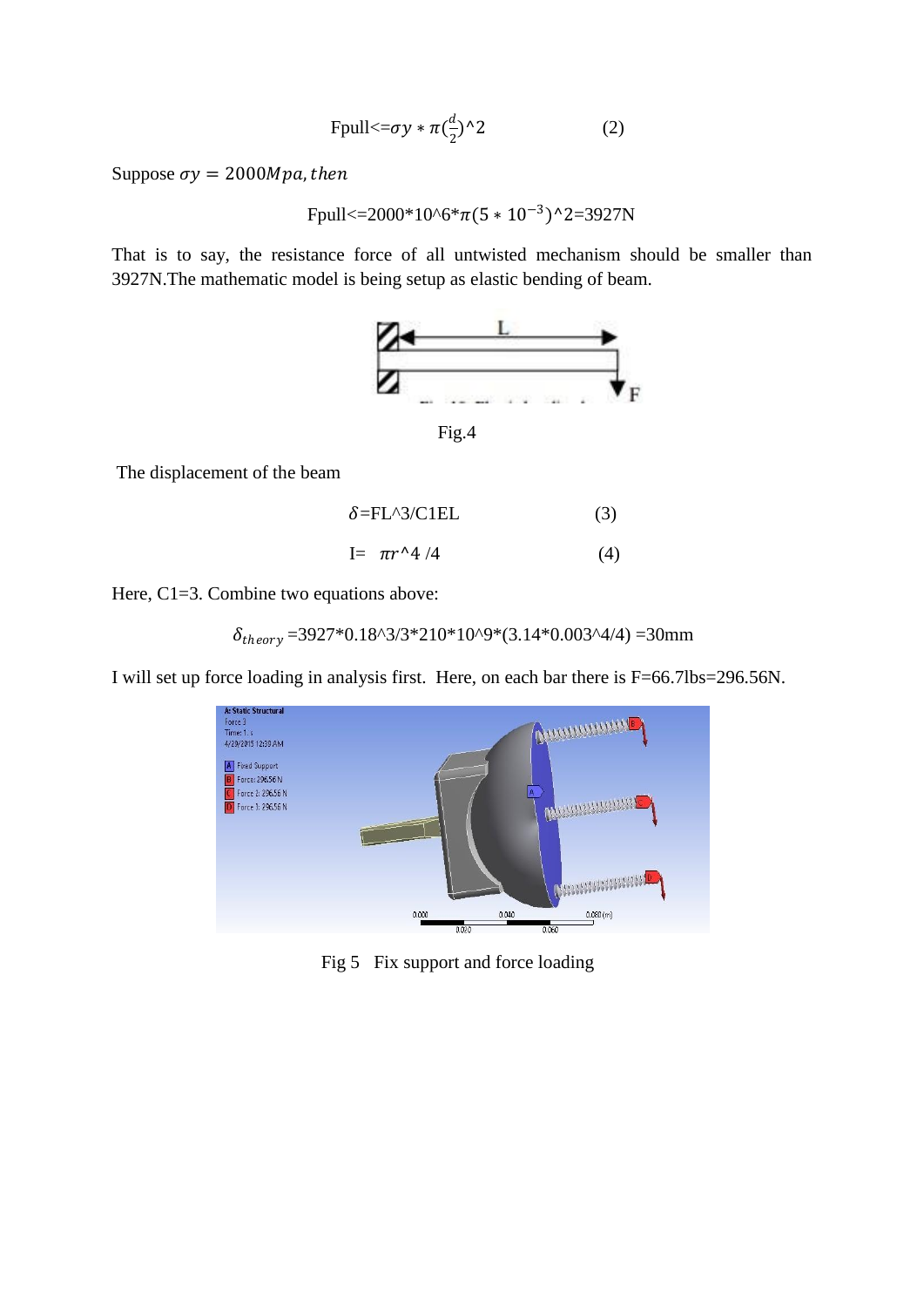

Fig. 6 Equivalent stress simulation



Fig. 7: Deflection simulation

The three figures above show that the maximum stress

 $\sigma$ max=1.138\*10^9< $\sigma$ y

It will not have the plastic bending, which is safe.

Moreover, the FEA analysis shows the maximum displacement of the screw bar

 $\delta_{FEA}$ =0.028m=28mm≈  $\delta_{theory}$ =30mm  $Err = (\delta_{theory} - \delta_{FFA})/\delta_{theory} = 6.7\%$ 

The FEA analysis shows that the component is safe and well-working.

# **Conclusion**

The joint arthroplasty is an attractive solution for improving the function while reliving the pain, especially for some patients whose arthritis symptoms become disabling. The advantage of a wrist replacement is patients who have a joint replaced will have the movement of the wrist. The study of this paper describes a new design of the artificial wrist. All model are drawn in computer aided designed software Pro/Engineering. Computer aided analysis (FEA) simulations has been set up in Pro/Mechanical and the results match academic calculation.

# **References**

[1] Stanley JK. The rheumatoid wrist. Current Orthopaedics 1991;5:13-21.